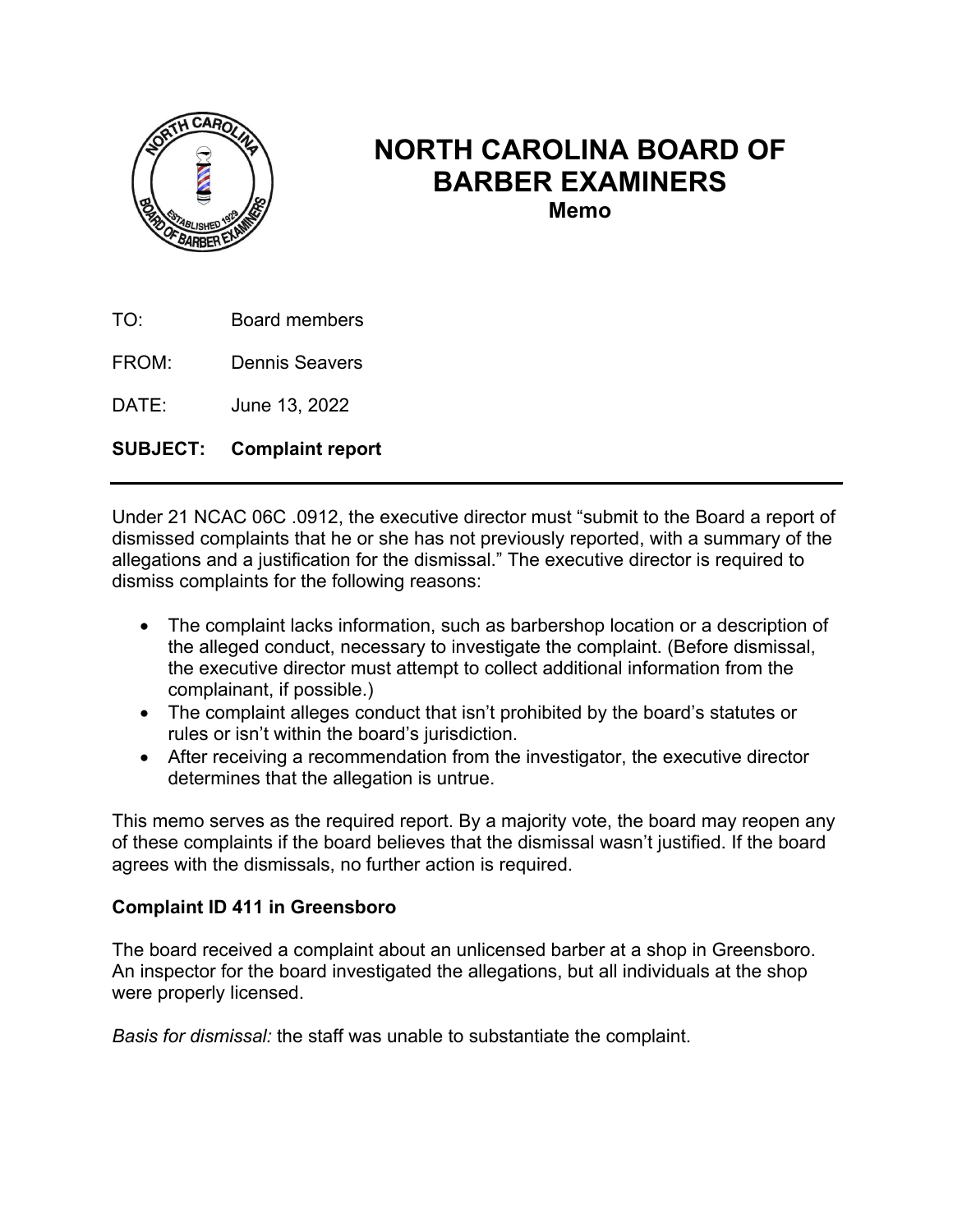## **Complaint ID 419 in Cameron**

An individual submitted a complaint alleging that one of her neighbors in a residential area set up a barber shop in his garage. The staff visited the residence multiple times but was unable to see any evidence of activity that would suggest barber services were being provided.

*Basis for dismissal:* the staff was unable to substantiate the complaint.

#### **Complaint ID 459 in Creedmoor**

A complainant claimed that a shop in Creedmoor had several unlicensed barbers. The inspector who investigated determined that all individuals in the business had either barber or cosmetology licenses.

*Basis for dismissal:* the staff was unable to substantiate the complaint.

#### **Complaint ID 475 in Spring Lake**

The board received a complaint that said a business lacked sinks for barbers to wash their hands and had other sanitation issues. An investigator visited the barber shop but didn't find any of the allegations to be true. The shop received a sanitation score of 99.

*Basis for dismissal:* the staff was unable to substantiate the complaint.

#### **Complaint ID 485 in Greensboro**

The board received a complaint alleging that a shop in Greensboro had unlicensed barbers. An investigator for the board determined that the location was a cosmetology salon, and there weren't any unlicensed barbers.

*Basis for dismissal:* the staff was unable to substantiate the complaint.

#### **Complaint ID 493 in Greensboro**

The complainant alleged that a shop in Greensboro had unlicensed barbers, but as with complaint ID 485, the board staff determined that the location was a cosmetology salon without any unlicensed barbers.

*Basis for dismissal:* the staff was unable to substantiate the complaint.

#### **Complaint ID 494 in Rockingham**

The board received a complaint of an unlicensed barber at a shop in Rockingham. An inspector for the board conducted an investigation, but the individual who allegedly was unlicensed was not working at the shop.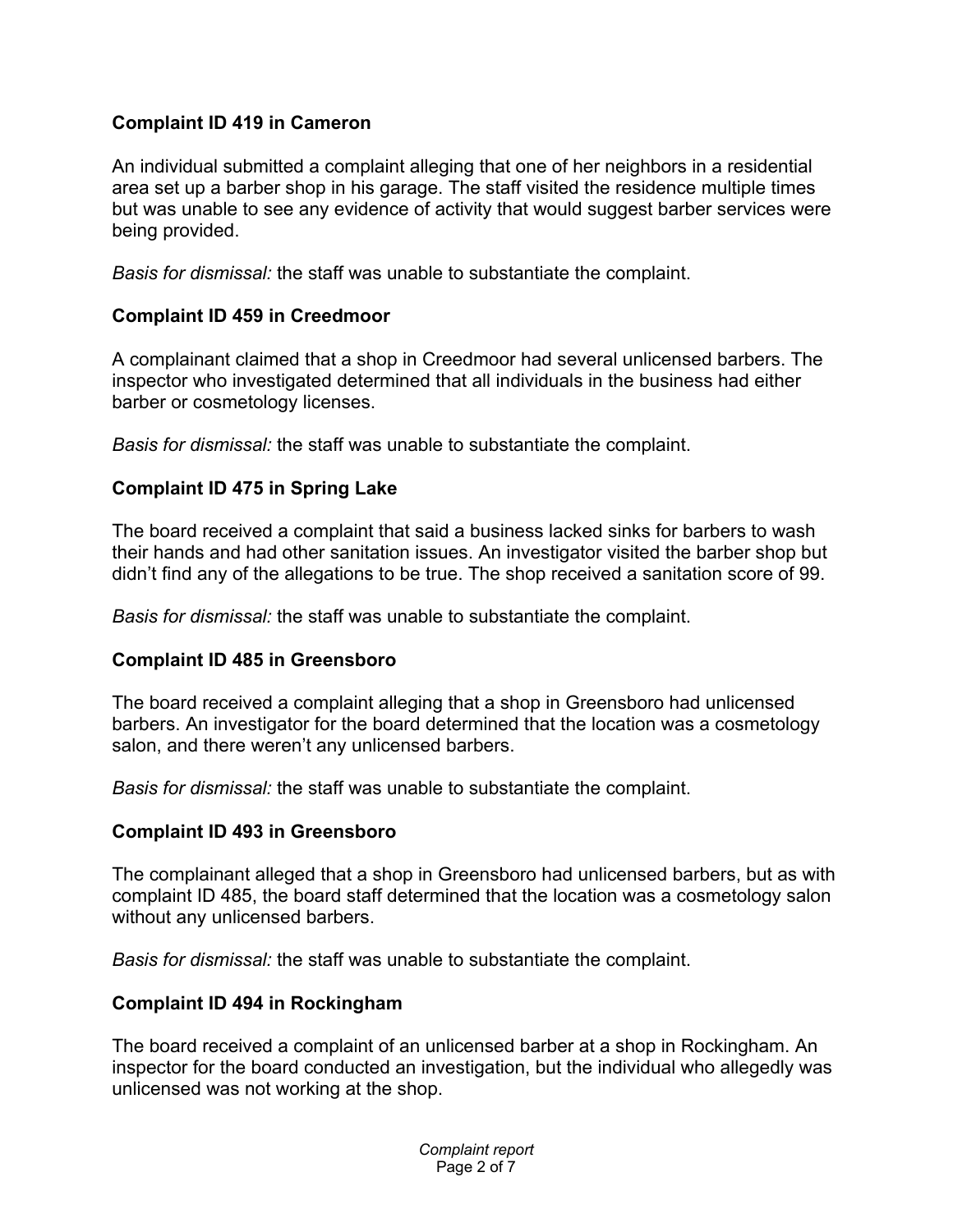*Basis for dismissal:* the staff was unable to substantiate the complaint.

# **Complaint ID 496 in Thomasville**

The board received a complaint about a barber who supposedly did not follow proper disinfection practices. The complainant claimed that his or her child broke out in a rash after barber services. The board investigator was unable to substantiate the allegations, and the shop received a sanitation score of 99.

*Basis for dismissal:* the staff was unable to substantiate the complaint.

## **Complaint ID 497 in Thomasville**

The board received a complaint that was substantially similar to complaint ID 496 and that was resolved in the same manner.

## **Complaint ID 499 in Rockingham**

The board received a complaint that was substantially similar to complaint ID 494 and that was resolved in the same manner.

# **Complaint ID 501 in Pleasant Garden**

A complaint was submitted for a barber shop in Pleasant Garden. The complainant said that the barber was inebriated and drinking while performing barber services. The investigator saw no evidence of drinking or inebriation at the shop, but the manager said that the barber was removed from the shop and prohibited from returning.

*Basis for dismissal:* the staff was unable to substantiate the complaint for the barbers present during the investigation, and the allegedly inebriated barber was no longer working at the shop.

## **Complaint ID 503 in Rockingham**

The board received a complaint that was substantially similar to complaint ID 494 and that was resolved in the same manner.

## **Complaint ID 507 in Rockingham**

The board received a complaint that was substantially similar to complaint ID 494 and that was resolved in the same manner.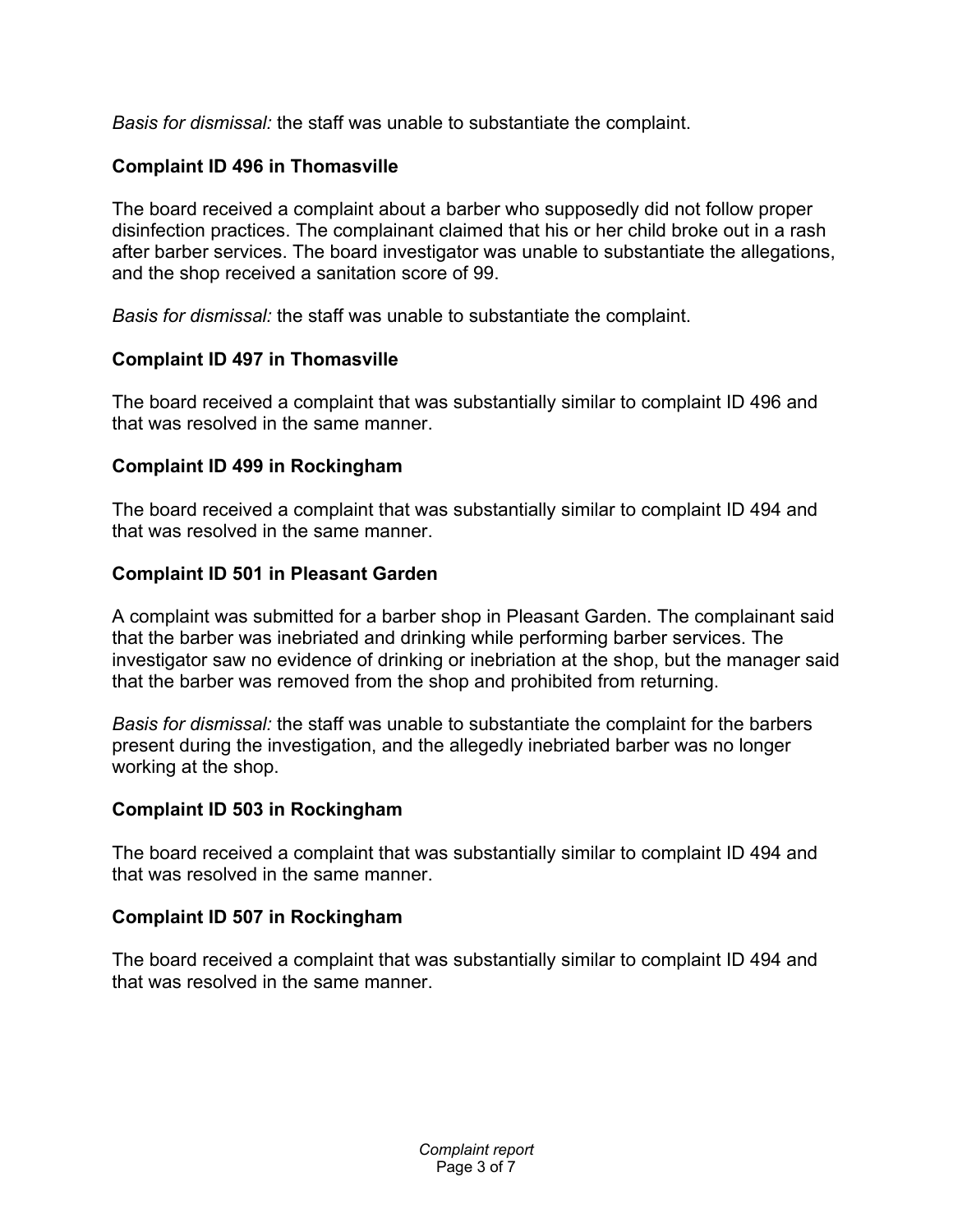# **Complaint ID 510 in Greensboro**

The board received a complaint about a shop in Greensboro. The allegation was that an unlicensed barber was working at a salon. The investigator determined that the ostensible barber was actually a cosmetologist with a current license.

*Basis for dismissal:* the staff was unable to substantiate the complaint.

# **Complaint ID 512**

The complainant said that her two-year-old son was getting a haircut and accidentally knocked the clippers out of the barber's hands. She claimed that the barber became angry and squeezed her son's head, causing her son to scream. Since this was a matter for law enforcement rather than the board, the staff referred the complainant to the local police.

*Basis for dismissal:* the complaint alleged actions that weren't within the board's jurisdiction.

## **Complaint ID 516**

The board received a complaint that alleged multiple issues with a barber, including operating an unlawful barber shop and not paying taxes. Although some portions of the complaint weren't within the board's jurisdiction, other allegations were. However, the complainant only provided a street address, and there were multiple cities in the state with that street address. The complainant didn't provide contact information that would allow us to follow up and get additional information.

*Basis for dismissal:* the complaint lacked sufficient information for the staff to investigate the complaint.

## **Complaint ID 518 in Fayetteville**

A barber submitted a complaint about a letter he had received from the barber shop owner. The letter specified price changes for booth rent and other policy changes. The staff responded that the board doesn't have jurisdiction about contracts or agreements between shop owners and the booth renters or employees. The staff notified the complainant that there may be other entities with jurisdiction but couldn't assess whether those agencies could help him.

*Basis for dismissal:* the complaint alleged actions that weren't within the board's jurisdiction.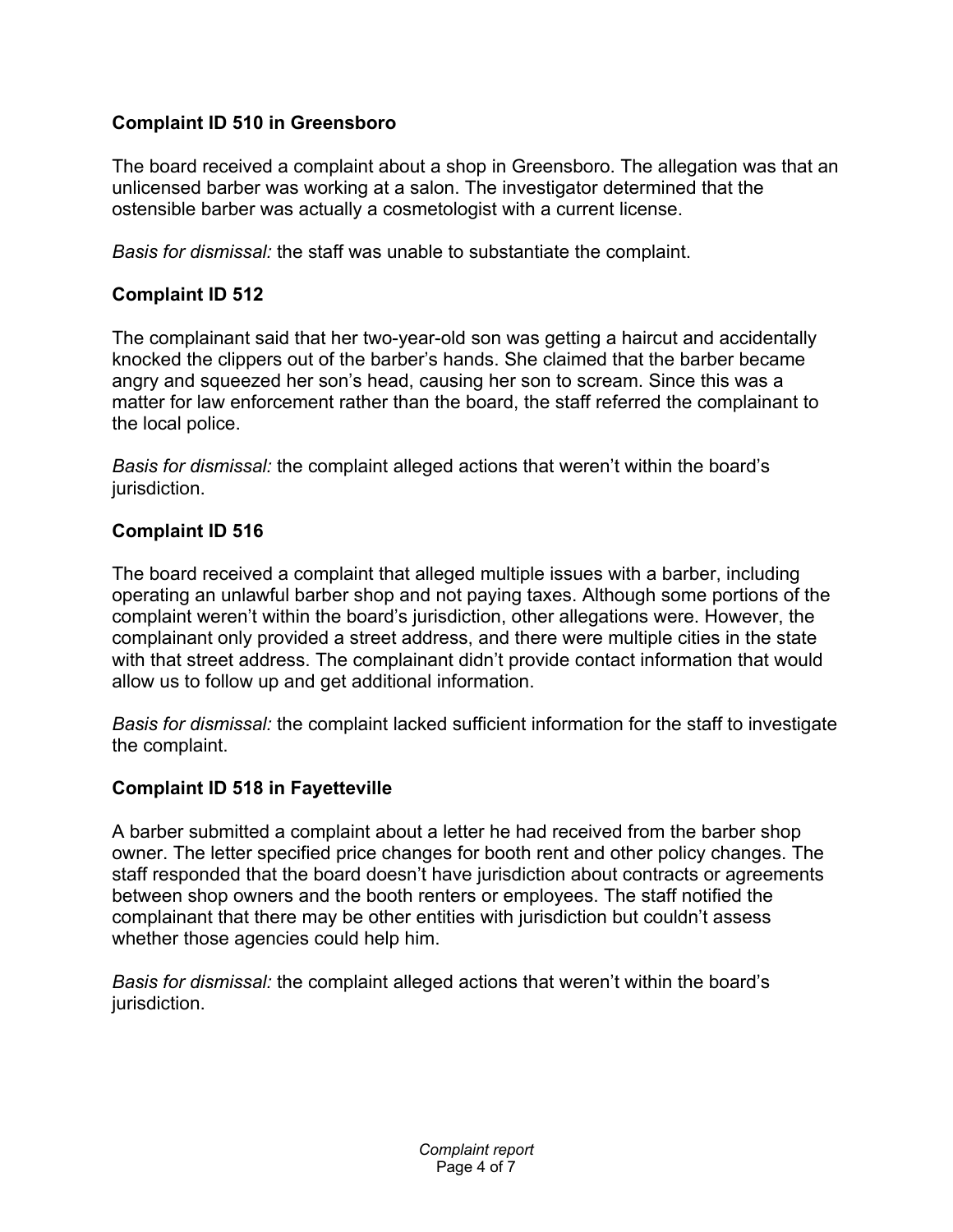#### **Complaint ID 523 in Kernersville**

The board received a complaint from a barber's customer. The complaint alleged that the barber intentionally cut the client with clippers after being offended by a comment the client made. The complainant also said that he didn't see a barber license. A board investigator determined that the individual in question was a cosmetologist, and the investigator didn't find evidence of other problems or sanitation issues at the shop.

Please note that the complainant expressed his unhappiness with the outcome of this complaint and believes that it should have been affirmed.

*Basis for dismissal:* the staff was unable to substantiate the complaint.

#### **Complaint ID 524 in Spring Lake**

The board received a complaint about a shop allowing a barber student to provide barber services. An inspector for the board did not find any evidence of unlicensed barbers at the shop.

*Basis for dismissal:* the staff was unable to substantiate the complaint.

#### **Complaint ID 525 in Winston Salem**

A complainant alleged that she was denied service at a barber shop for homophobic reasons. The board staff explained that the board doesn't have jurisdiction over this matter but referred her to other state and local agencies that may have jurisdiction.

*Basis for dismissal:* the complaint alleged actions that weren't within the board's jurisdiction.

#### **Complaint ID 526 in Charlotte**

The board received a complaint about the complainant's son being nicked during services. After looking into the matter, the staff determined that the business was a cosmetology salon rather than a barber shop and referred the complaint to the Board of Cosmetic Arts Examiners.

*Basis for dismissal:* the complaint alleged actions that weren't within the board's jurisdiction.

#### **Complaint ID 527 in Greensboro**

The complaint alleged that a business in Greensboro had an unlicensed barber who didn't follow proper disinfection practices. The inspector determined that the subject of the complaint was a cosmetologist with a current license, and the business was clean and sanitary.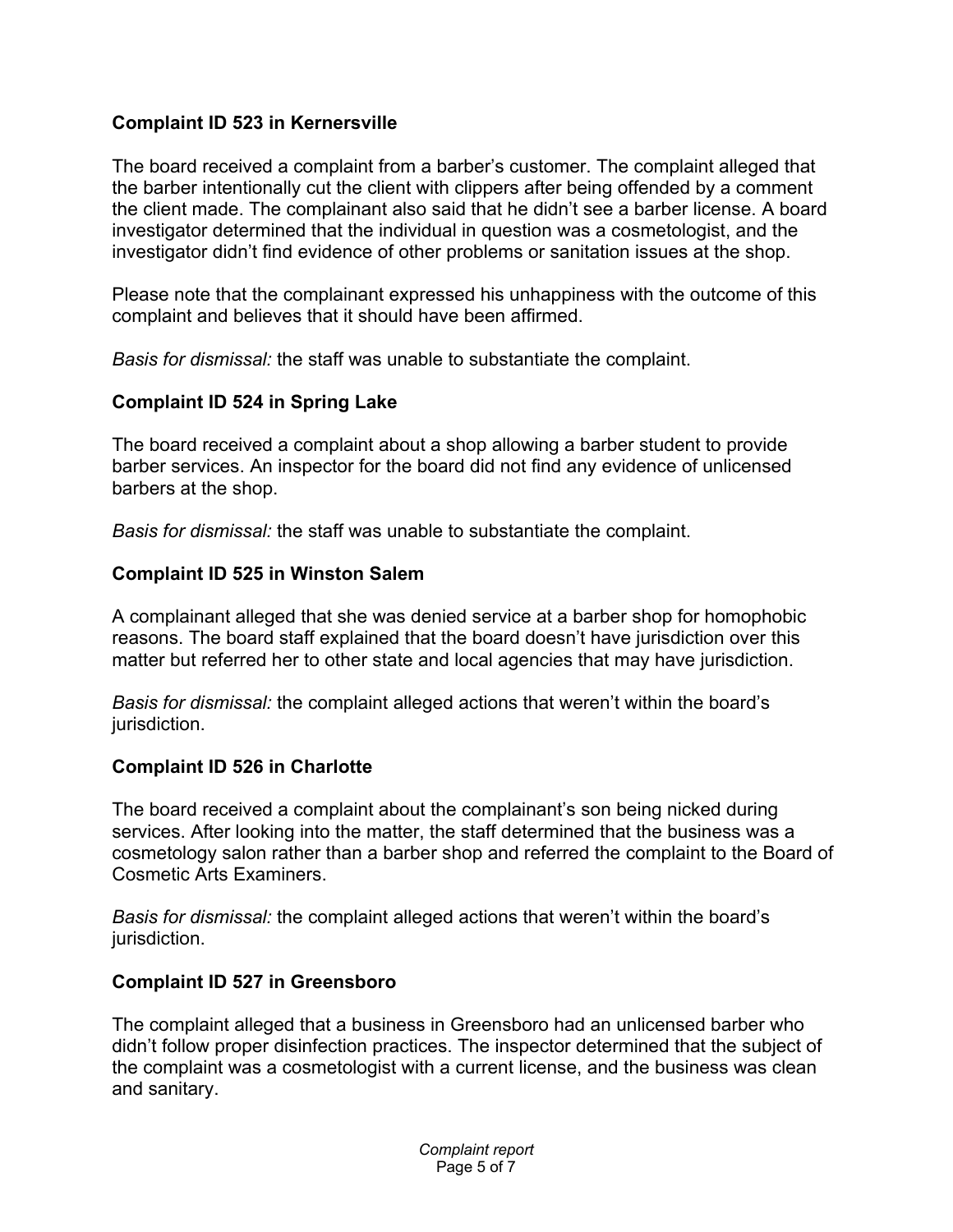*Basis for dismissal:* the staff was unable to substantiate the complaint.

# **Complaint ID 532 in Rowland**

The board received a complaint about a barber providing services in his residence without a shop permit. The investigator was unable to detect any evidence of barber services being provided out of the residence.

*Basis for dismissal:* the staff was unable to substantiate the complaint.

## **Complaint ID 545 in Fayetteville**

The complainant claimed that the girlfriend of a barber began stalking and harassing her after the complainant got barber services from the barber. The board staff referred her to law enforcement or a court for an injunction against harassment.

*Basis for dismissal:* the complaint alleged actions that weren't within the board's jurisdiction.

## **Complaint ID 546 in Calabash**

The board received a complaint about an ostensible barber who did a poor job with barber services. After looking into the matter, the board staff determined that the business was a cosmetology salon and referred the complaint to the Board of Cosmetic Arts Examiners.

*Basis for dismissal:* the complaint alleged actions that weren't within the board's jurisdiction.

## **Complaint ID 552 in Lumberton**

The board received a complaint about a person providing barber services at their residence without either a shop permit or a barber license. An investigator was unable to find any evidence of barber services being provided at that location.

*Basis for dismissal:* the staff was unable to substantiate the complaint.

## **Complaint ID 555**

The board received a complaint about an illegal barbershop. However, the complainant didn't provide any information about where the shop was located, and he didn't provide contact information that would allow us to follow up for more information.

*Basis for dismissal:* the complaint lacked sufficient information for the staff to investigate the complaint.